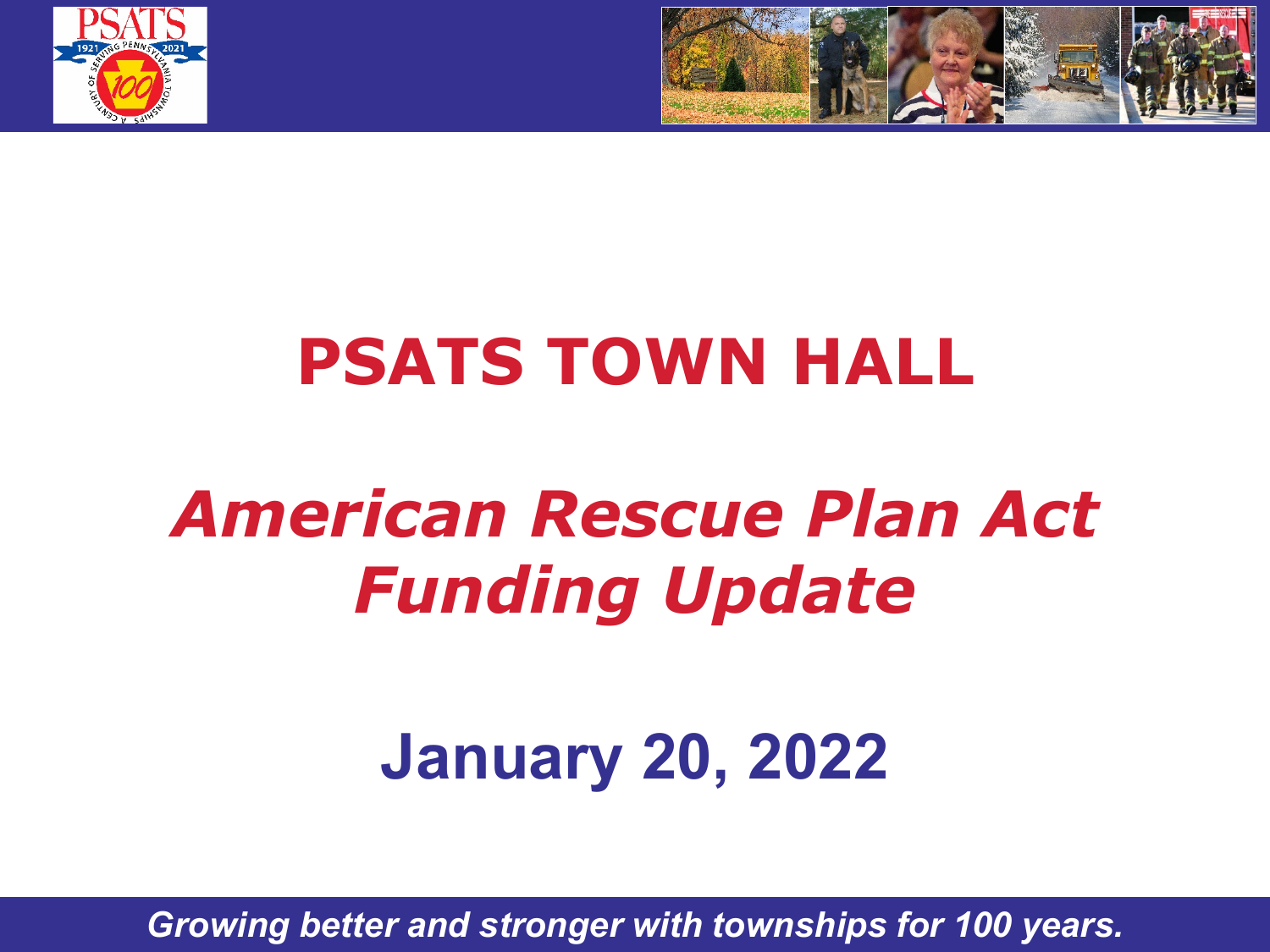



### **Agenda Overview of American Rescue Plan Act**

### **Review of Treasury Department Final Rule and Permitted Uses**

**Reporting**

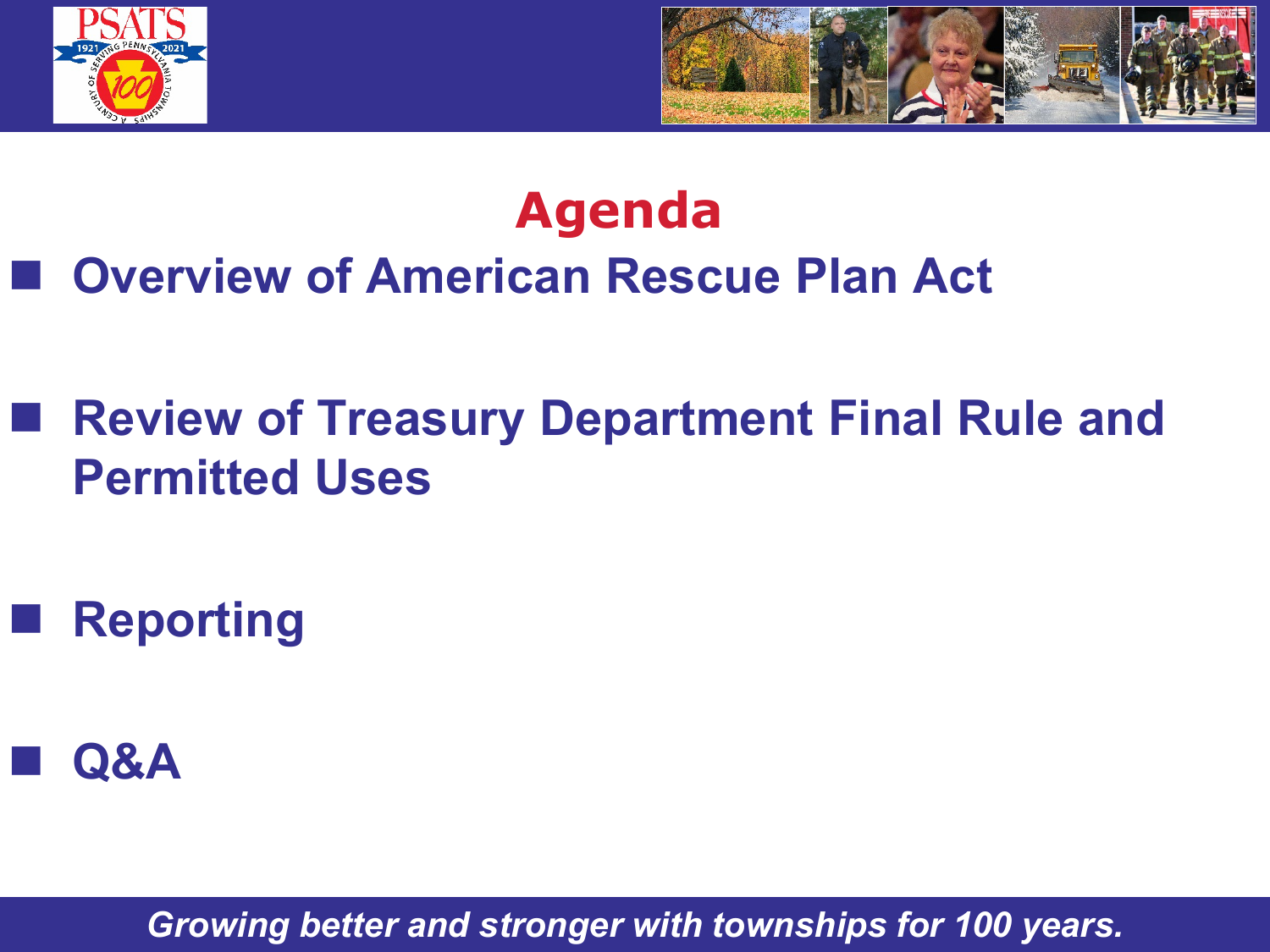



#### **Pennsylvania Allocations**

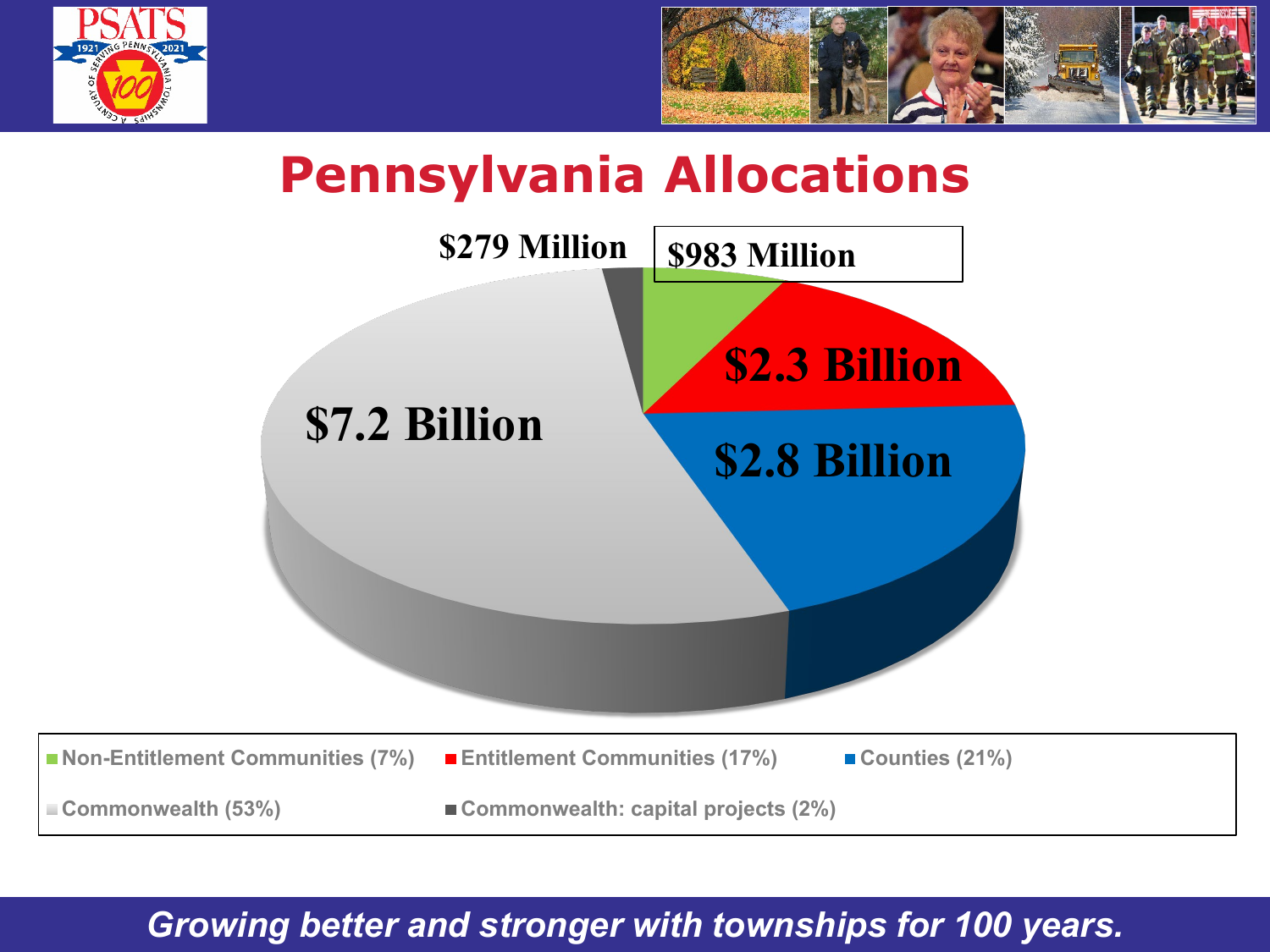



#### **Background**

 **New federal funds - American Rescue Plan for pandemicrelated and other allowable expenses Requested funds in 2021 50% June 2021 50% June 2022**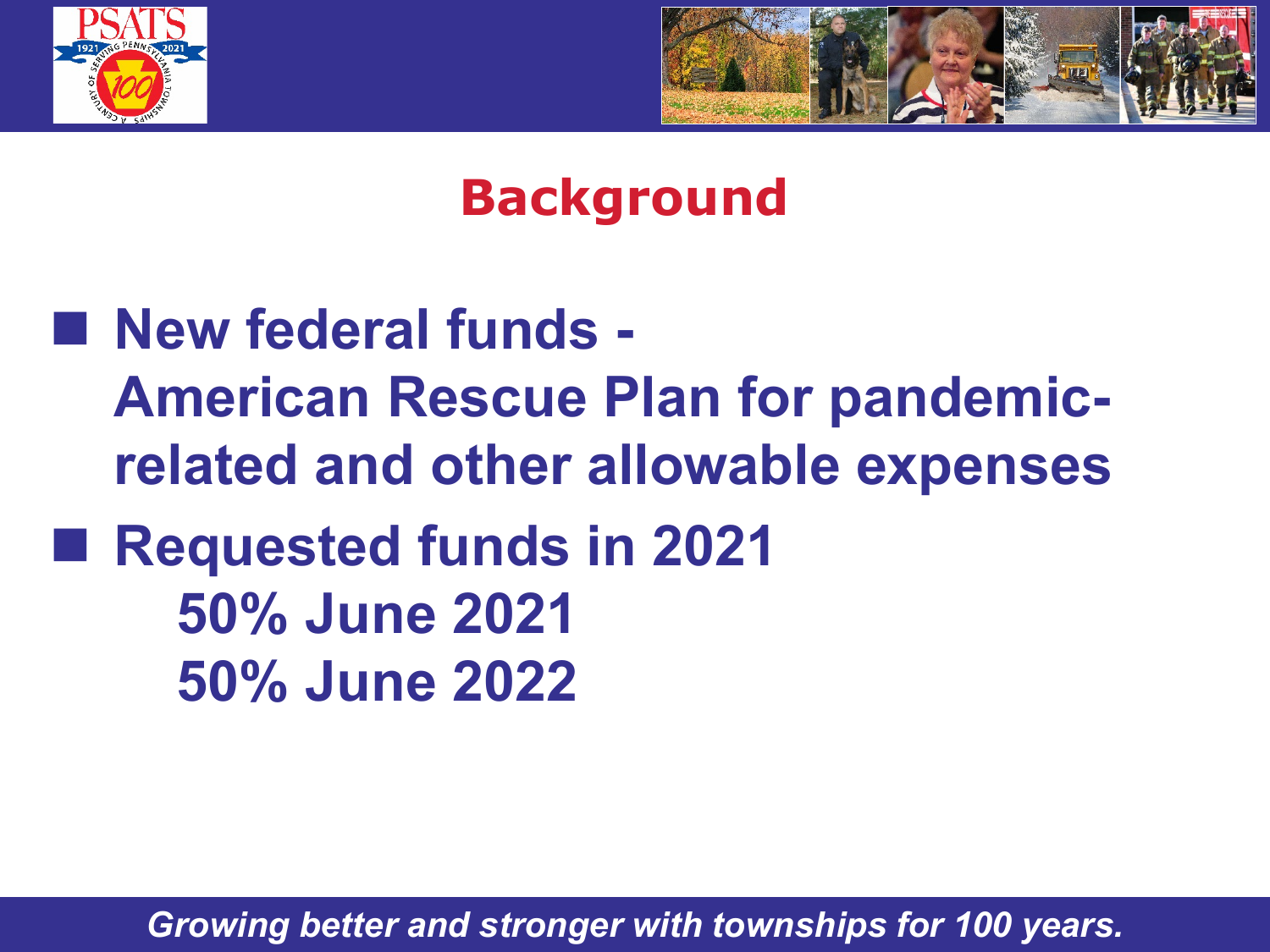



### **Background**

- Oversight agency **U.S. Treasury published Interim Final Rule May 2021 and FAQs on how to use funds**
- **Final Rule published January 6, 2022 and takes effect April 1, 2022**
	- Townships may use funds in a manner consistent with the final rule now to take advantage of expanded flexibilities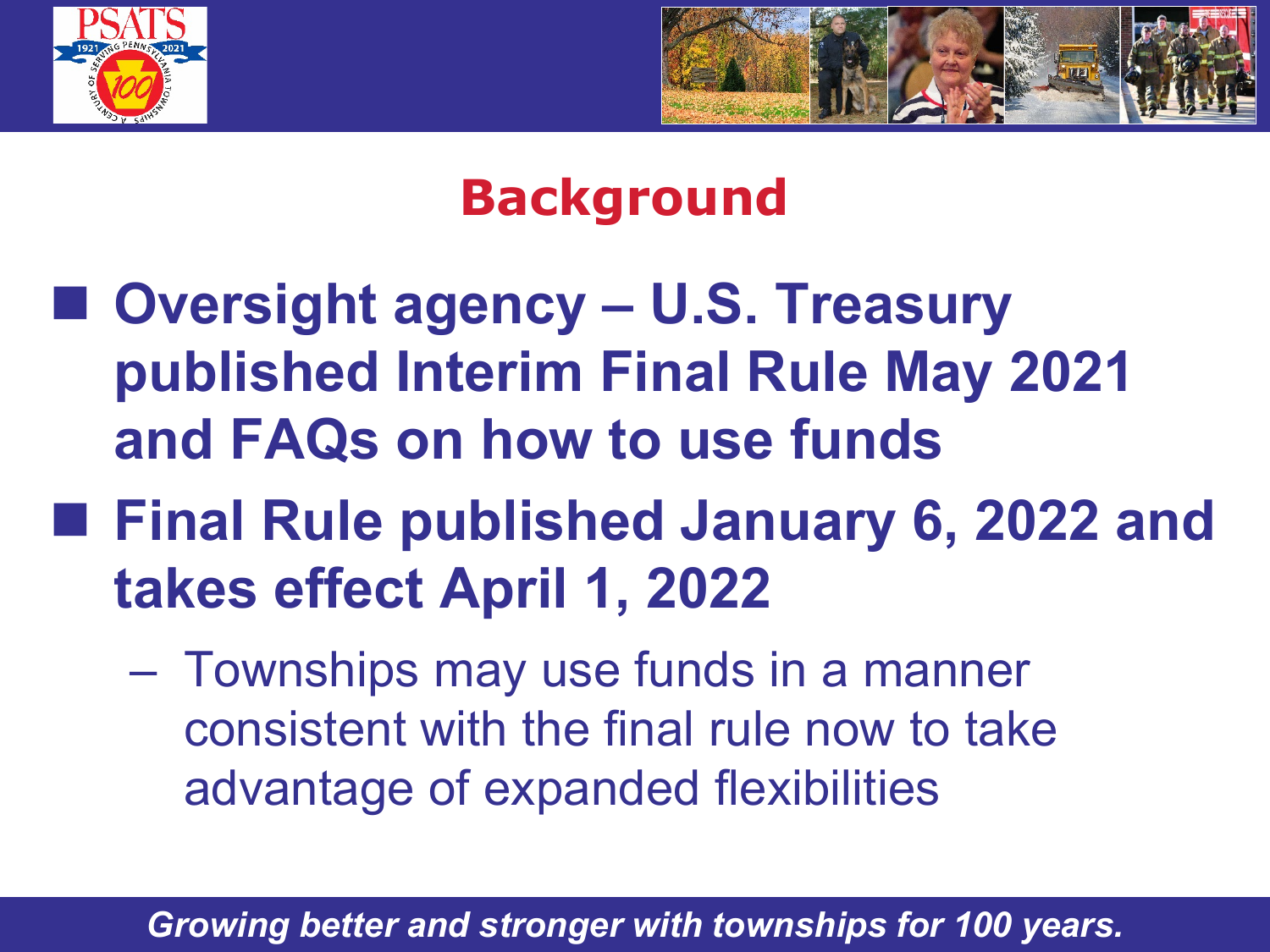



#### **Timing on Use**

- ARP funds may be used to cover costs **incurred after 3/3/21**
- Funds must be obligated by 12/31/24
- Funds must be spent by 12/31/26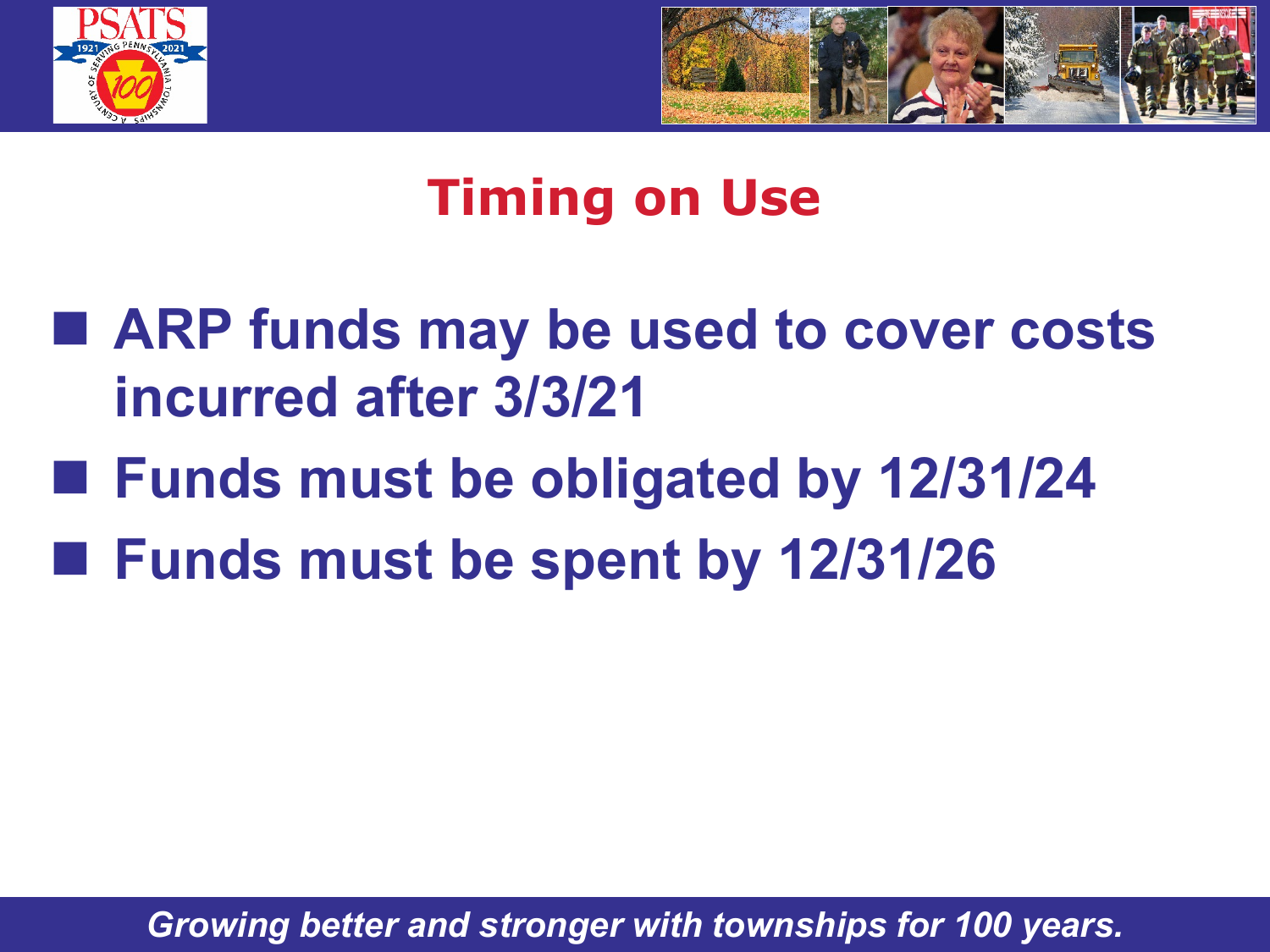



### **Prohibited Uses**

#### **Prohibited Uses include:**

- $\infty$  No allocations to "rainy day" funds
- $\infty$  No pension plan payments
- $\infty$  No payment of interest/principal on loans
- No fees/costs associated with debt
- No satisfaction of settlements/judgments
- Cannot use on expenses prior to March 3, 2021
- Funds may not be used for a project that conflicts with the purpose ARP *(uses that undermine COVID-19 mitigation practices)*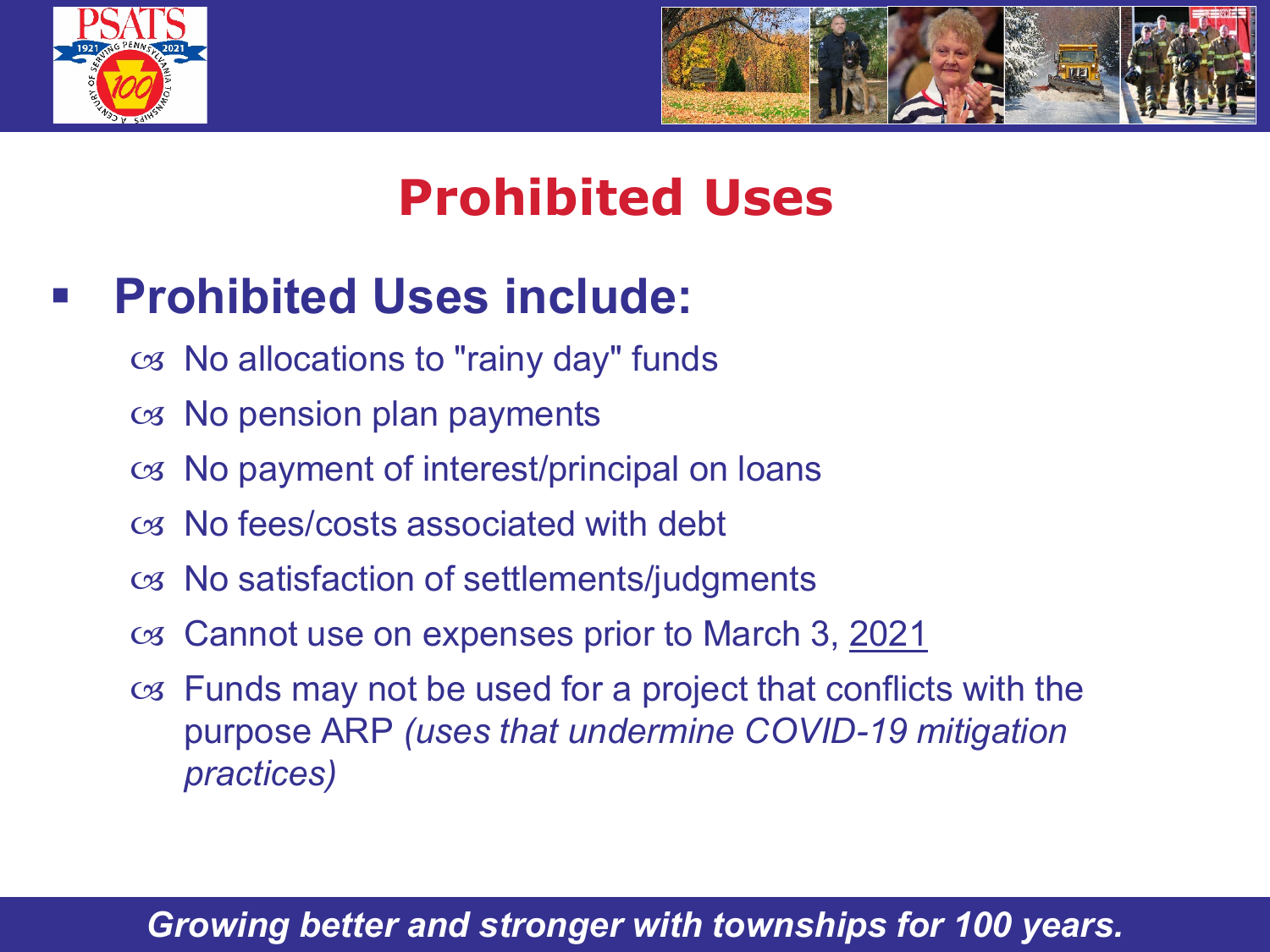



#### **Other Laws**

- **Other state and federal laws and regulations apply**
	- **Bidding**
	- **Prevailing Wage**
	- Conflicts-of-Interest
	- **Environmental Standards**
	- **Civil Rights**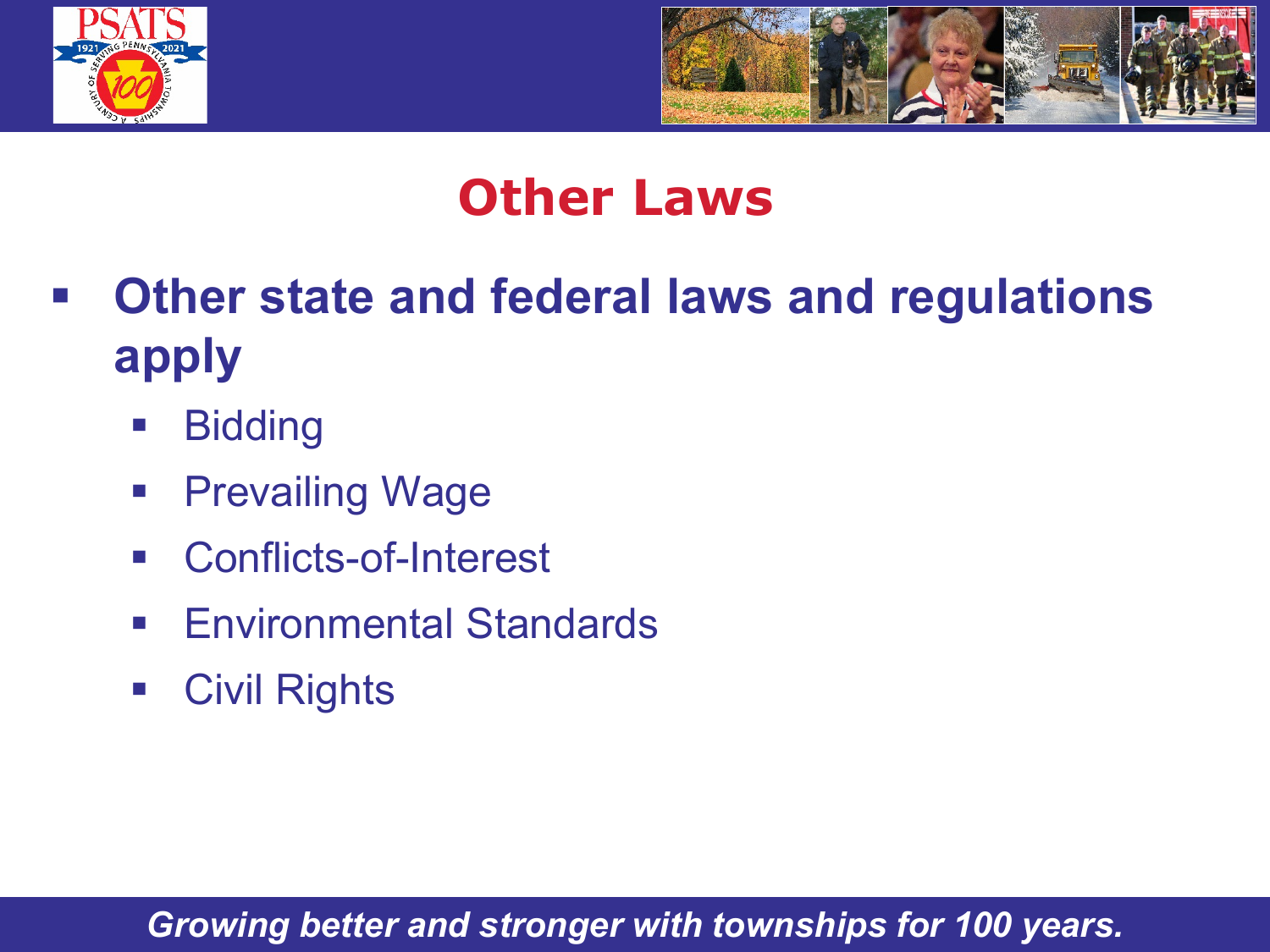



# **1.) Lost revenue replacement -- NEW**

- Final Rule added option to assume a "standard allowance" of up to \$10 million *(or amount of award)*
	- One-time election for life of the program
	- Eliminates administrative burden of calculating actual lost revenues
	- Simplifies the program and reporting
	- Does not matter if you did not have actual losses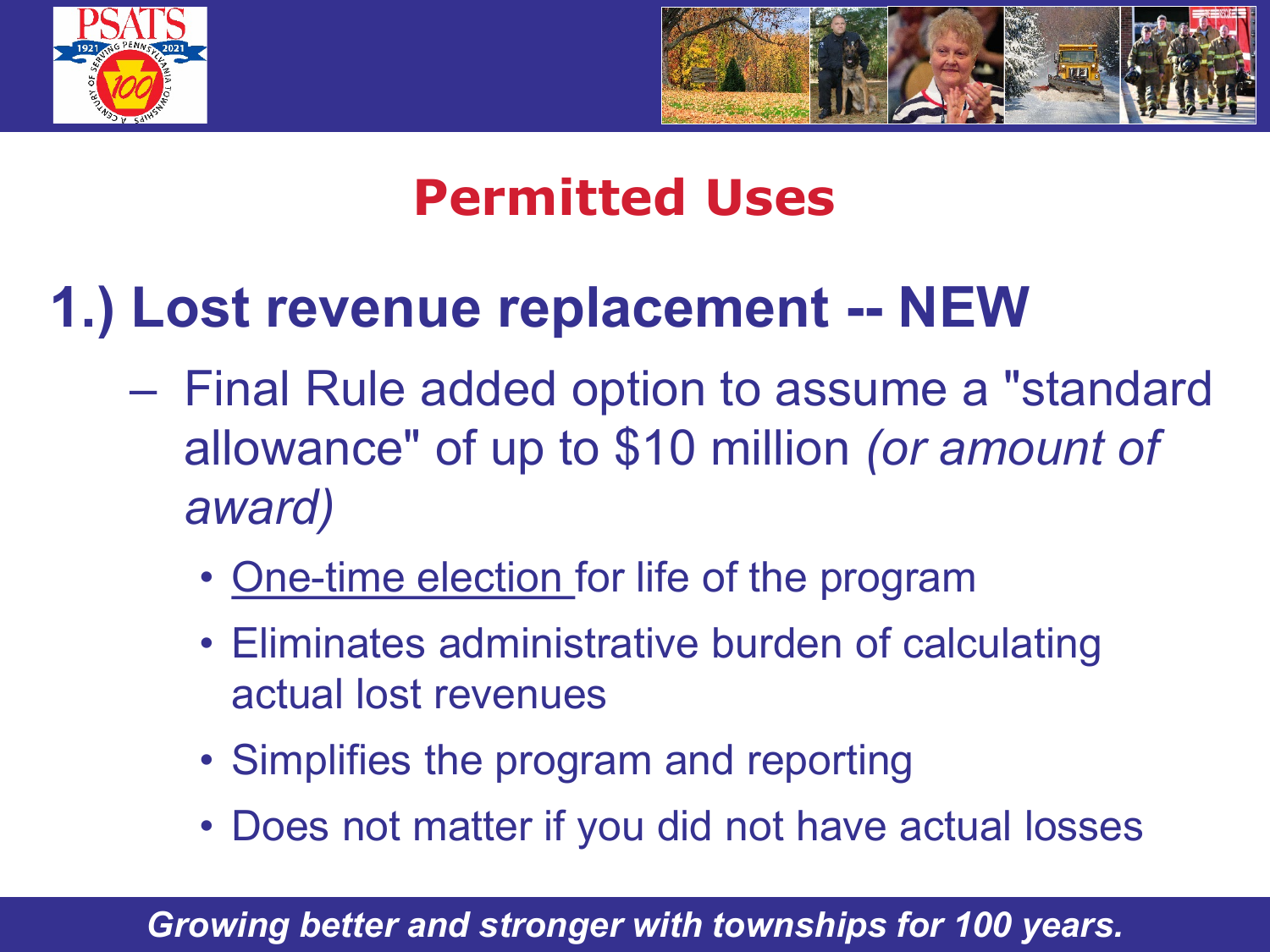



### **1.) Lost revenue replacement**

- Remains the most flexible eligible use category
	- *"Major simplification for thousands of recipients"*
- Funds are subject to streamlined reporting and compliance
	- "*Is your jurisdiction electing to use the standard allowance of up to \$10 million, not to exceed your total award allocation, for identifying revenue loss? Yes/No* "
- May be used as matching local share for federal grants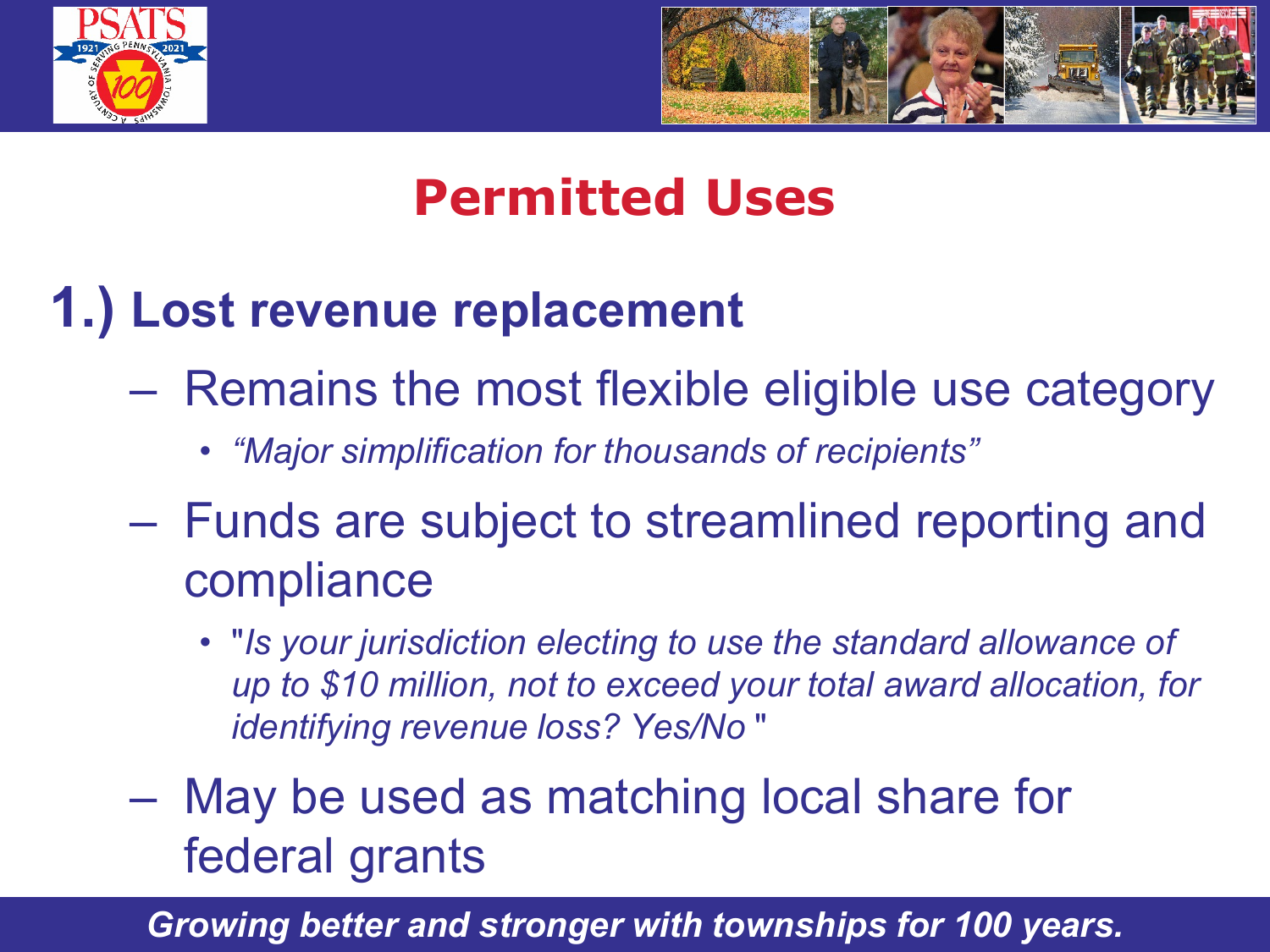



# **1.) Lost revenue replacement**

- May spend on "provision of government services"
	- "*Any service traditionally provided by a government unless Treasury has stated otherwise"*
- Includes:
	- Infrastructure, **such as roads and bridges**
	- Cybersecurity
	- Provision of police, fire, and EMS
	- General government administration, staff, and administrative facilities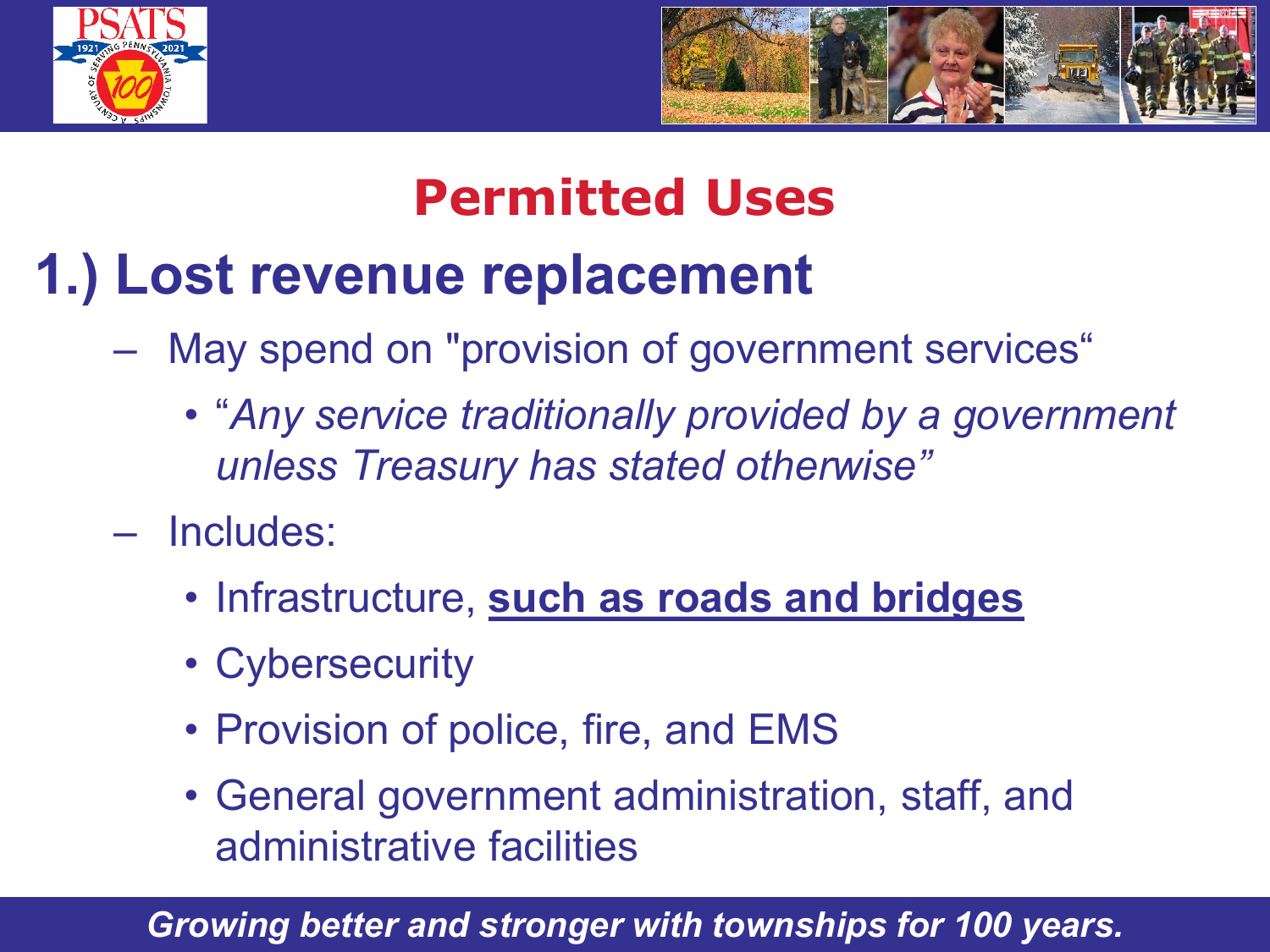



# **1.) Lost revenue replacement**

- Will we need to track how lost revenues are spent?
- What if we already calculated lost revenues for 2020 and spent them?
- What if we spent funds for another category during 2021?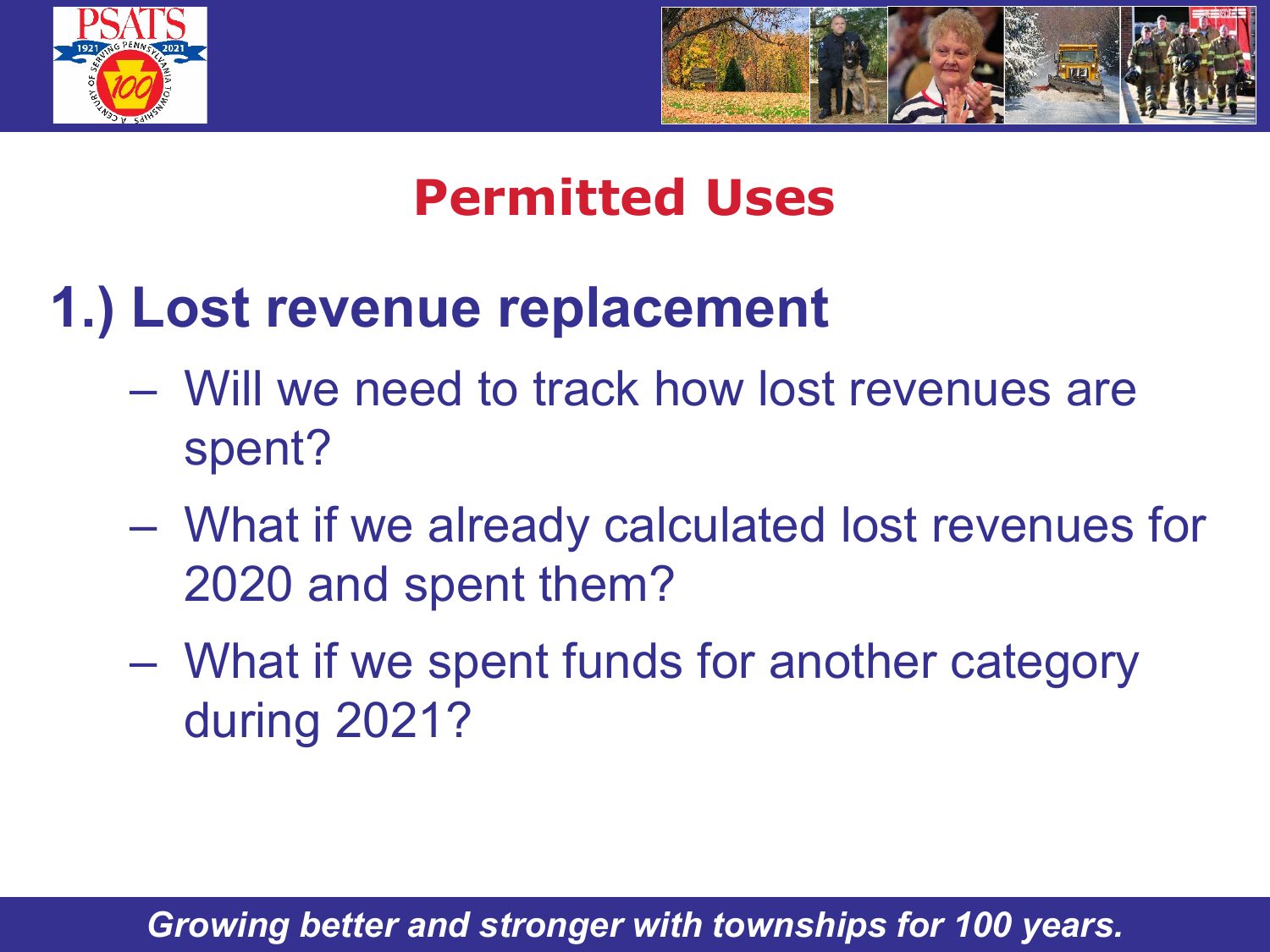



# **2.) Response to COVID-19 emergency or its negative economic impacts (NEI):**

- "Should consider whether and how the use would respond to the COVID-19 public health emergency"
	- Identify a need or negative impact; and
	- Identify how program, service or other intervention addresses identified need/impact
- Must be in response to COVID-19 or consequences of economic disruptions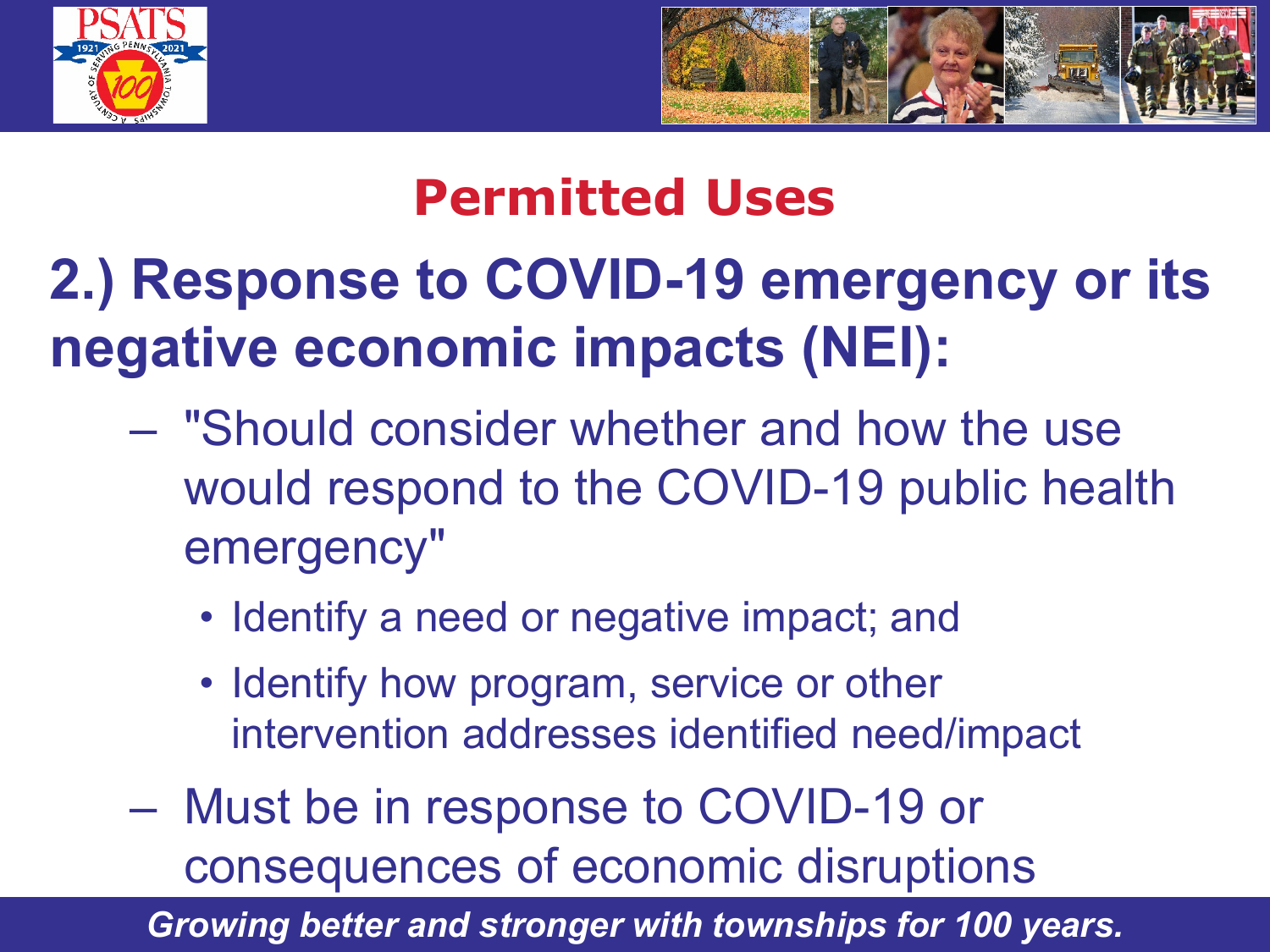



# **2.) Response to COVID-19 emergency:**

- Examples of permitted uses:
	- Enforcement of public health orders
	- New public communication efforts
	- Capital investments to meet pandemic operational needs/implement COVID-19 mitigation tactics
	- Purchases of PPE
	- Ventilation improvements
	- Employee COVID costs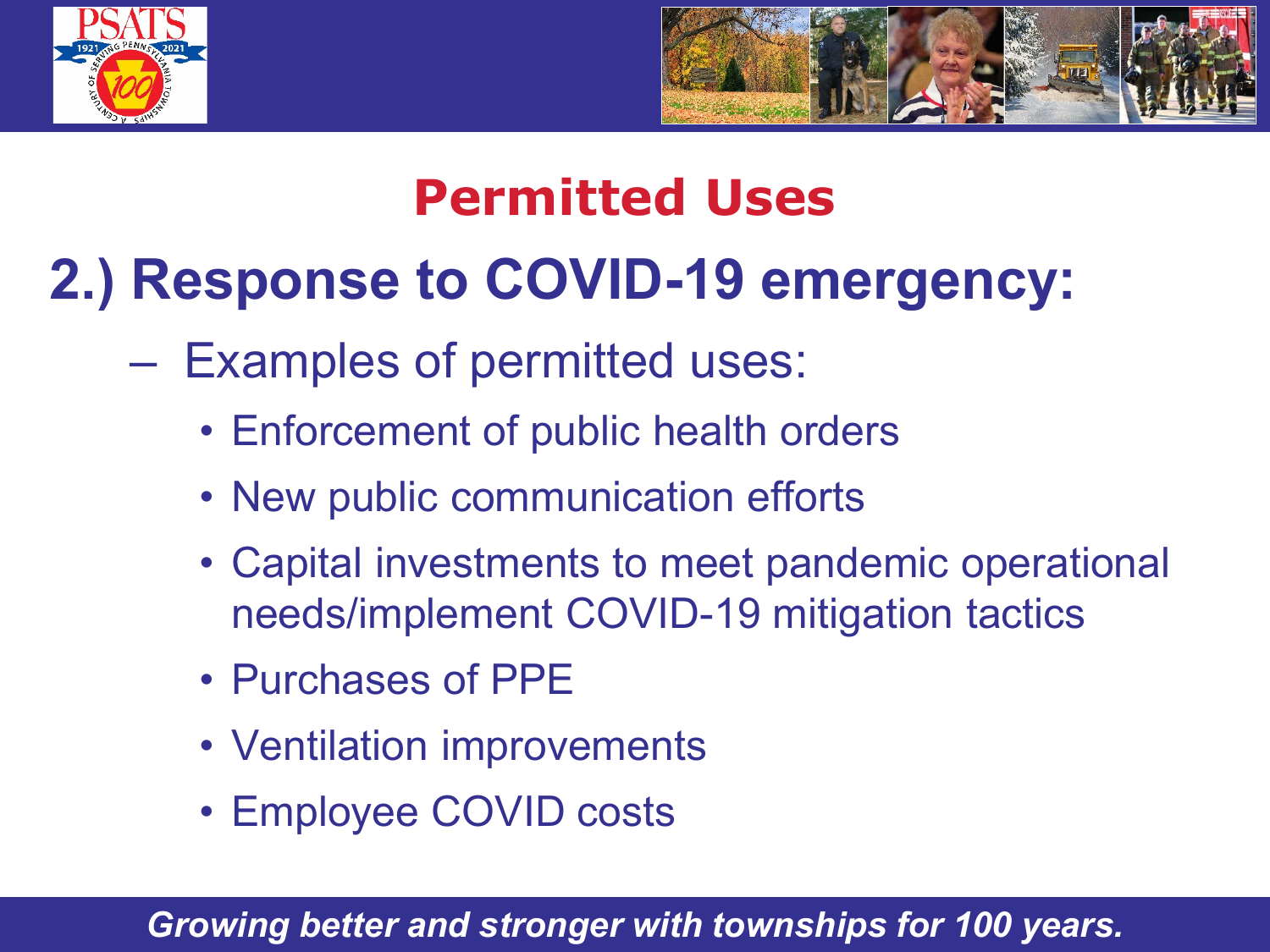



# **2.) Response to NEI:**

- Must be designed to address economic harm caused by COVID-19
	- Assess economic harm **caused by** COVID-19; and
	- Whether use of funds will **respond to** that harm
- NO aid to individuals/businesses with no NEI from COVID-19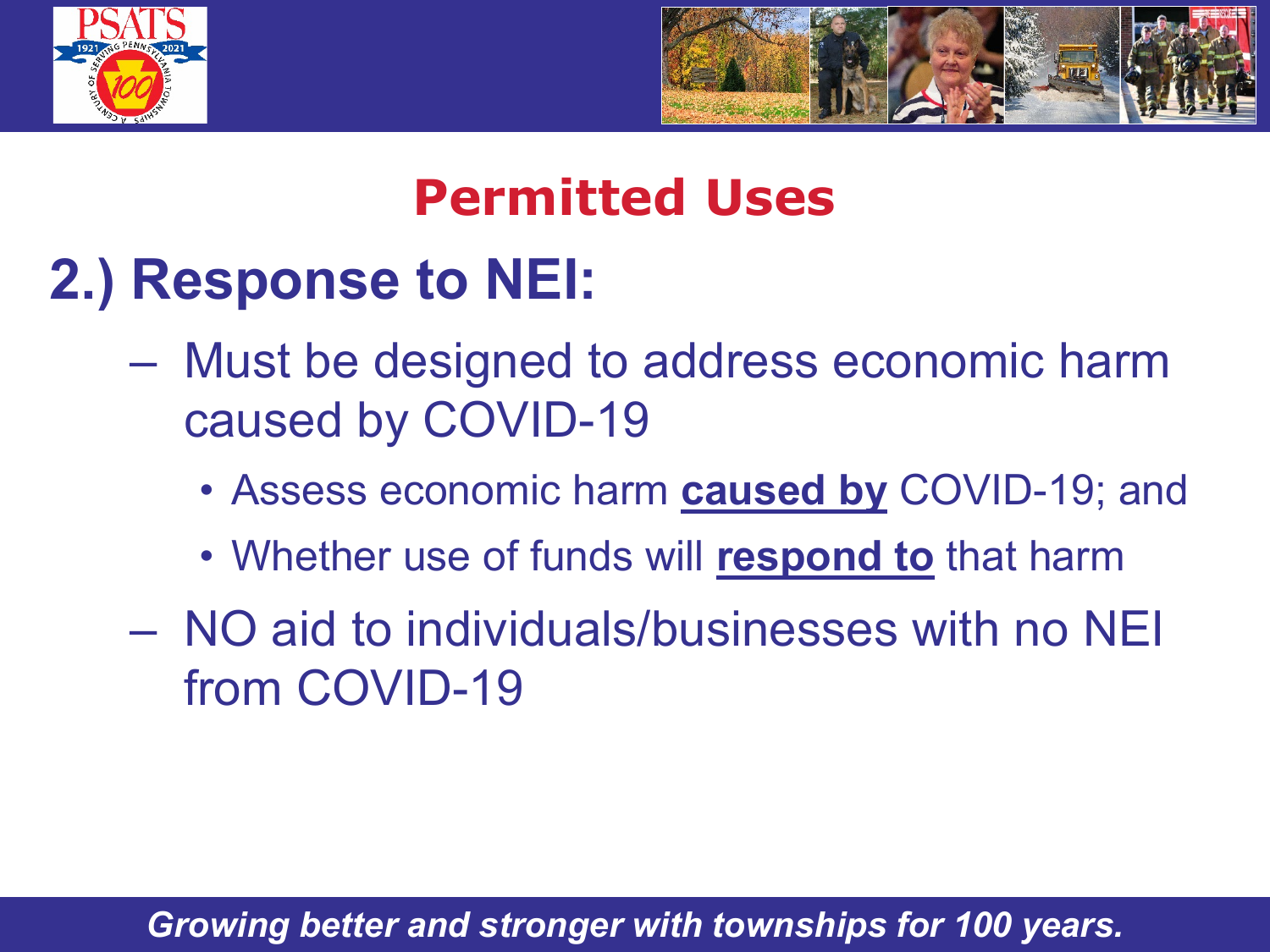



# **2.) Response to NEI:**

- Examples of permitted uses:
	- Assistance to unemployed workers and households *(can presume NEI caused by COVID-19)*
	- Improvements to tech infrastructure
	- Loans/grants/assistance to small businesses and non-profits (501(c)(3) or 501(c)(19))
	- Rehiring staff

– Response must be reasonably proportional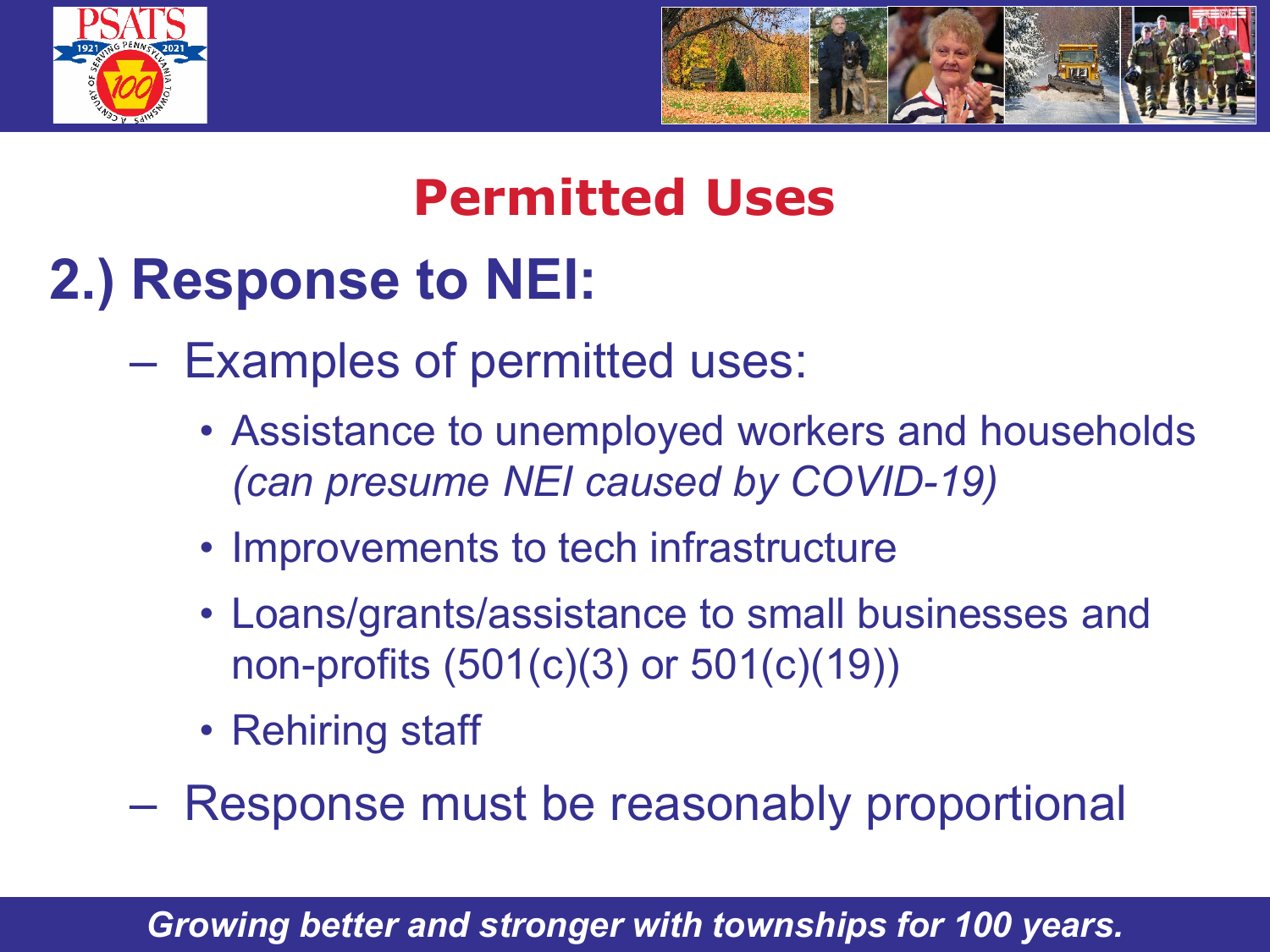



# **3.) Infrastructure investments:**

- "Wide latitude" to identify Water and Sewer investments in public/private infrastructure
	- Aligned with eligible projects under EPA's Clean Water State Revolving Fund & EPA's Drinking Water State Revolving Fund:
		- Wastewater treatment plant improvements/builds
		- Control non-point sources of pollution
		- Improve resiliency to severe weather events
		- Green infrastructure (rain gardens, green streets, etc.)
		- Protect waterbodies & improve drinking water systems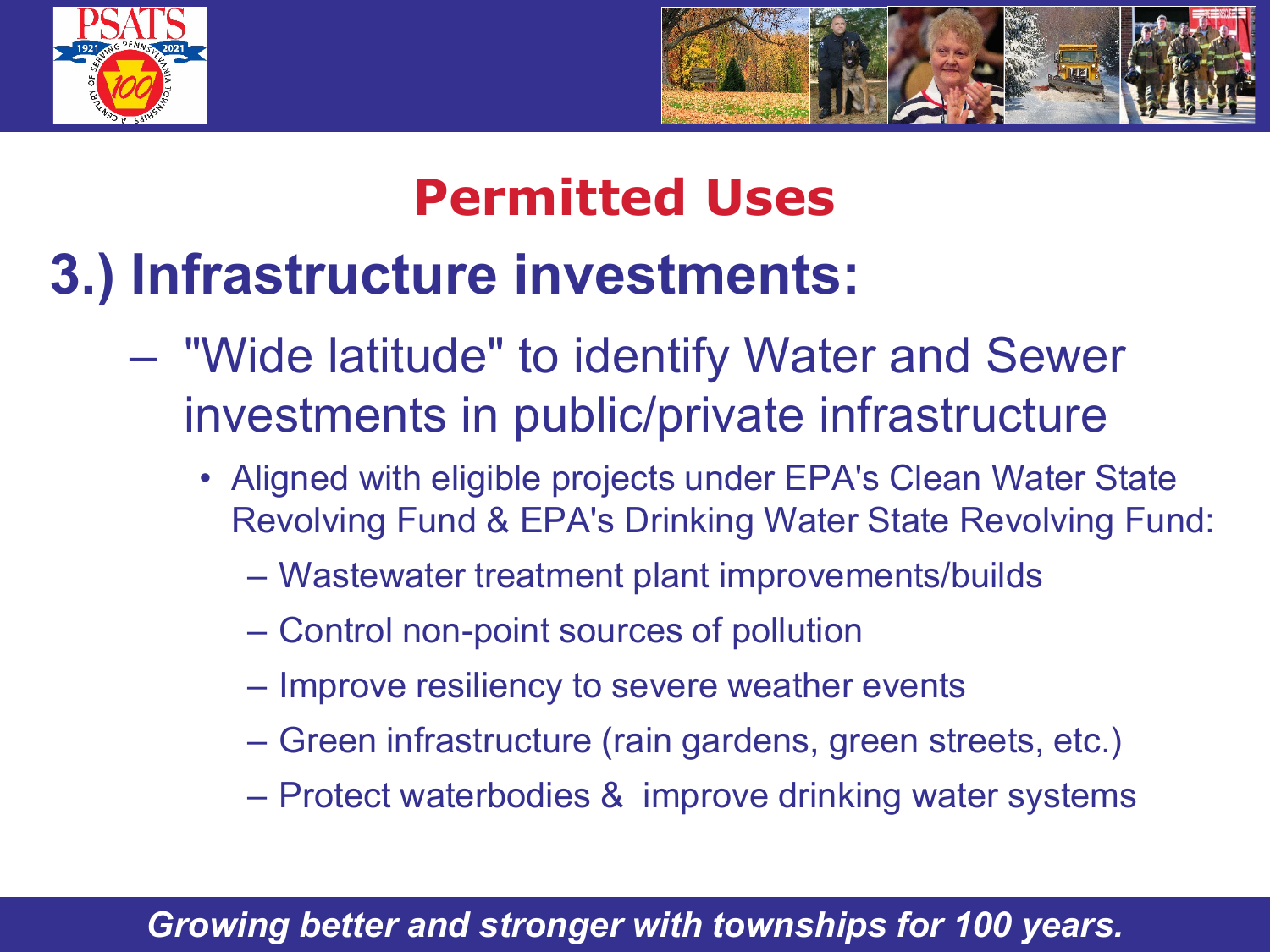



# **3.) Infrastructure investments:**

#### – Final Rule expanded water/sewer:

- Broader set of lead remediation projects (faucets, fixtures, internal plumbing)
- Expanded stormwater infrastructure, including culverts, under the Federal Water Pollution Control Act
- Residential wells rehabilitation, contaminant testing, and treatment/remediation to address contamination
- Dam and reservoir rehabilitation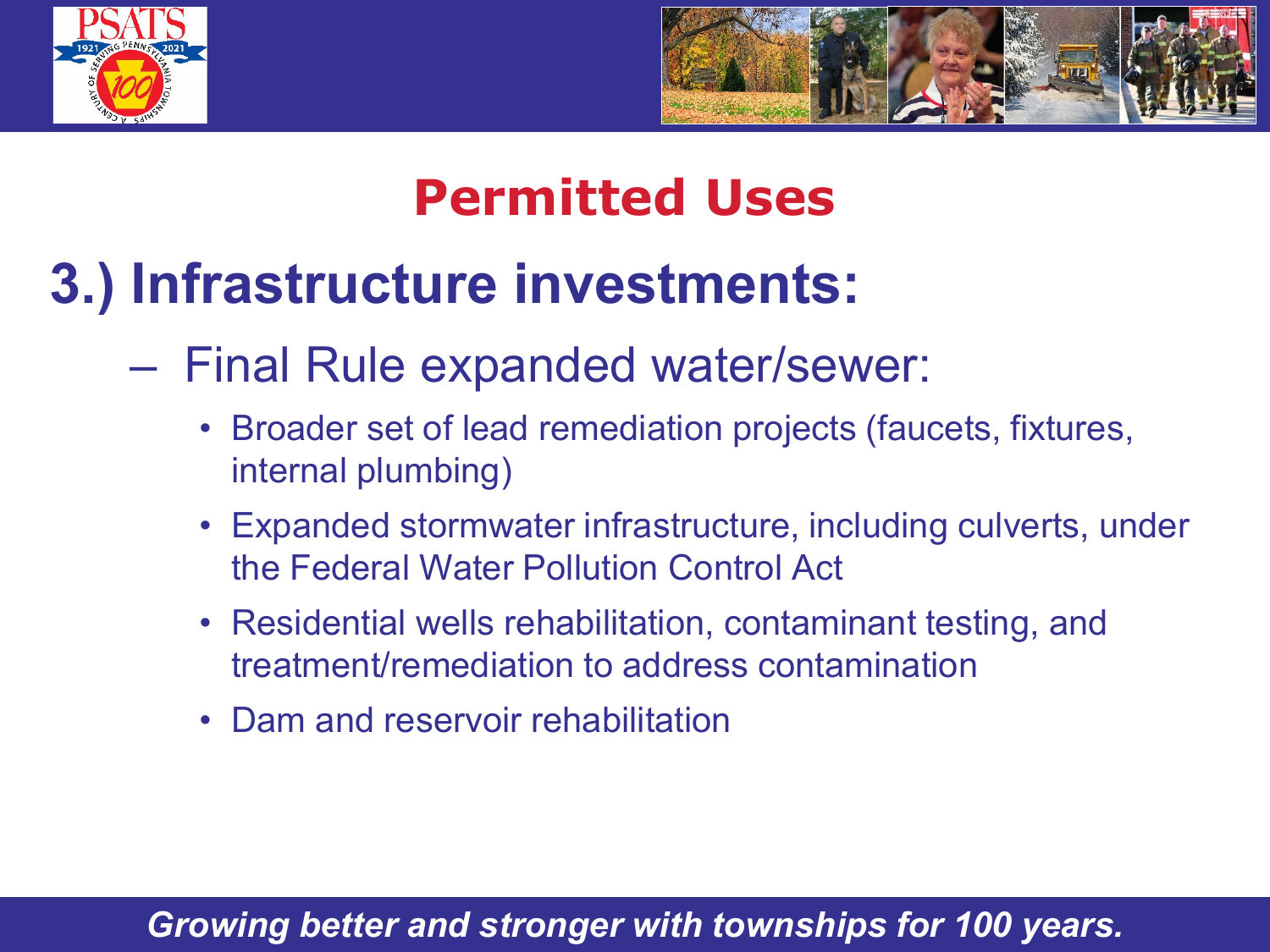



# **3.) Infrastructure investments:**

- Broadband
	- Reliably meet upload/download speeds of 100 Mbps
	- If those speeds aren't practicable:
		- Meet 100 Mbps download and at least 20 Mbps upload, but scalable to 100 Mbps for both
	- Focus on unserved/underserved areas (based on 25 Mbps download and 3 Mbps upload)
	- Prioritize last-mile connections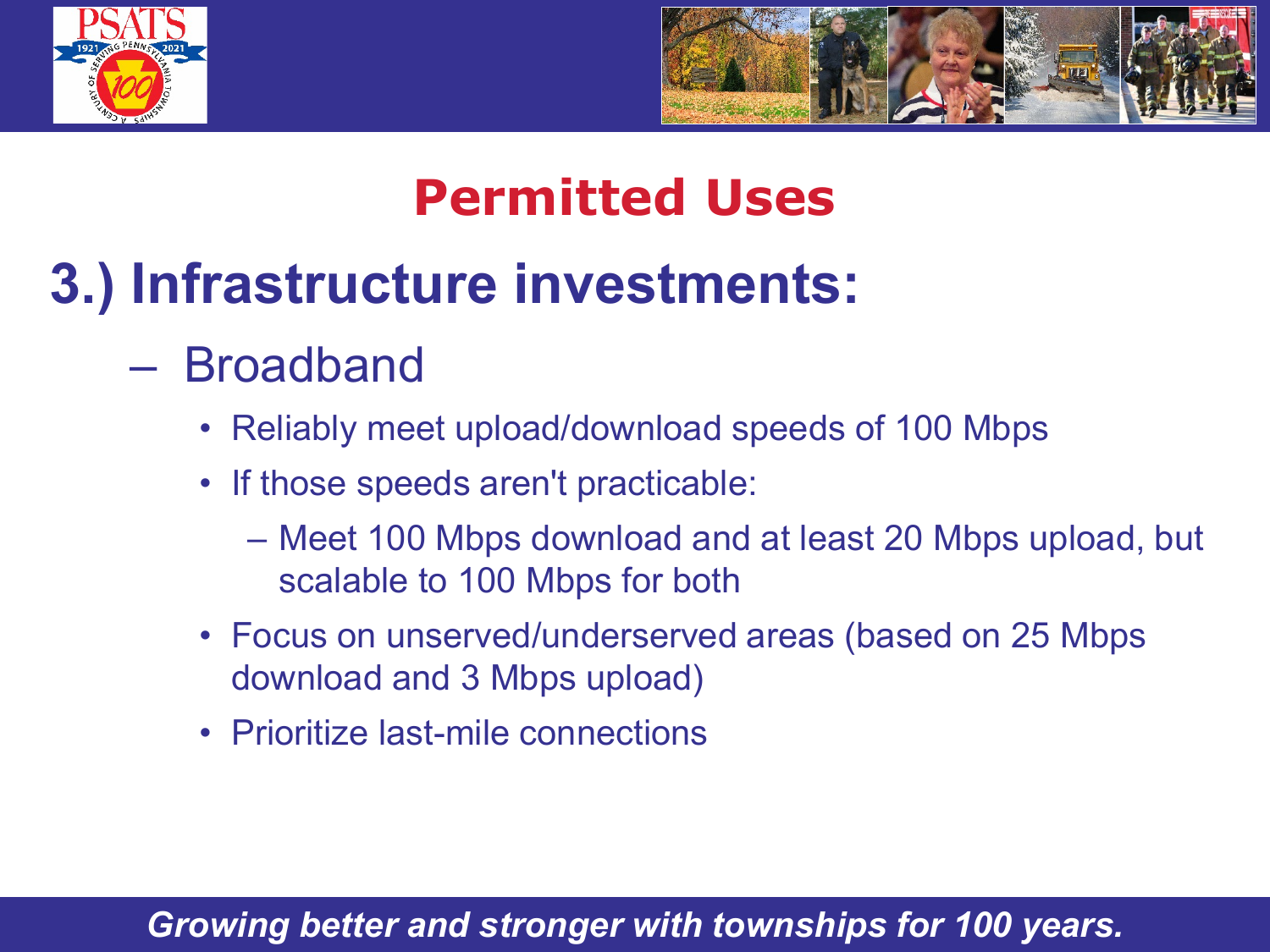



# **3.) Infrastructure investments:**

- Final Rule has added an affordability requirement for broadband infrastructure:
	- The service provider for a completed broadband project servicing households is required to:

(1) Participate in the Federal Communications Commission's Affordable Connectivity Program (ACP)

(2) Provide access to affordability program to low-income consumers in the proposed service area of the broadband infrastructure that provides benefits proportional to those provided under the ACP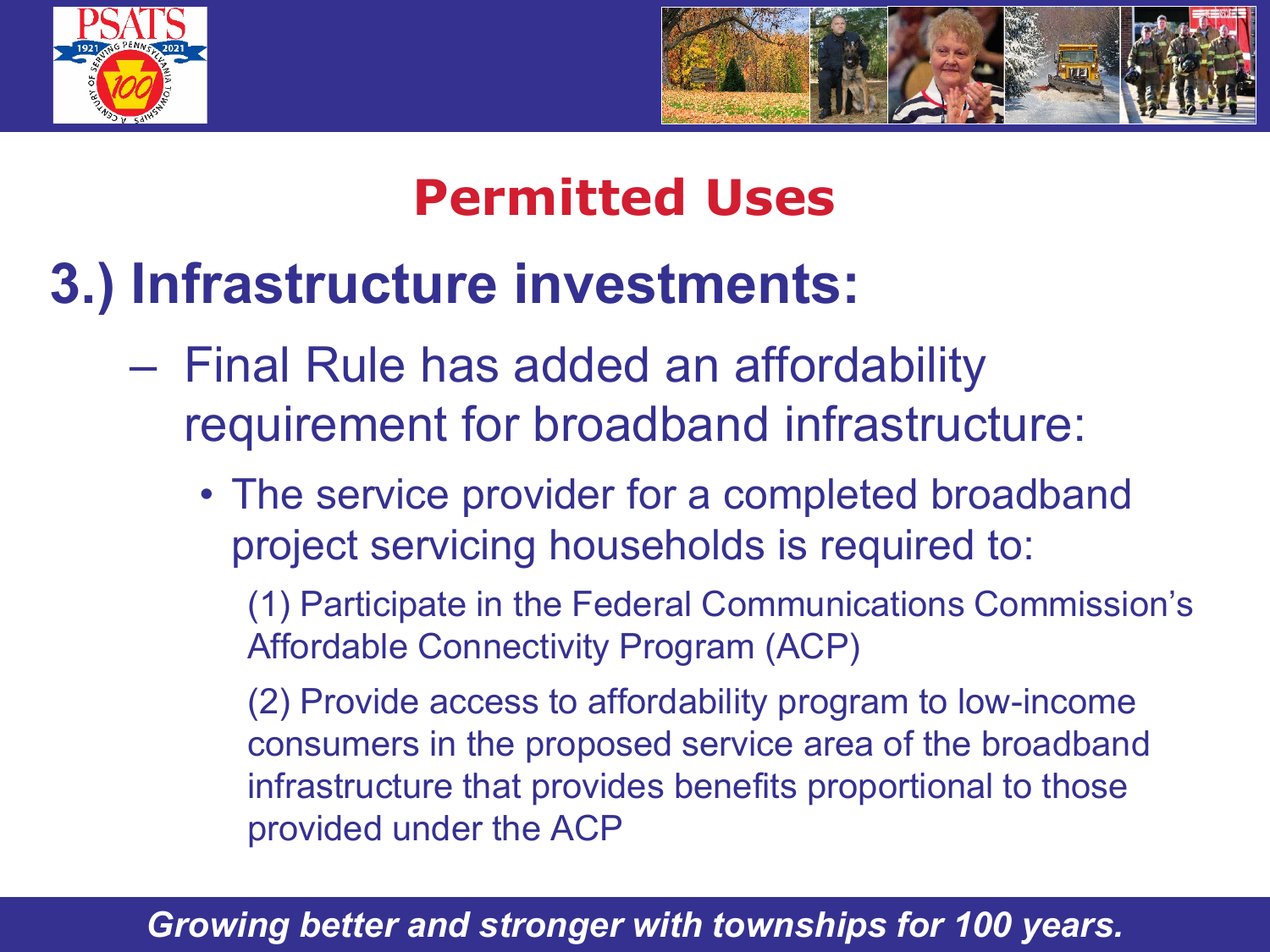



# **4.) Premium pay for essential workers**

- Township boards of supervisors determine eligibility of workers *(need to be critical to protect health and well-being of residents)*
- May provide grants to other employers with eligible workers
- Up to \$13/hour, capped at \$25K per eligible worker
	- Must be in addition to regular wages
	- Can be paid retroactive to beginning of pandemic
	- Work-from-home employees are not eligible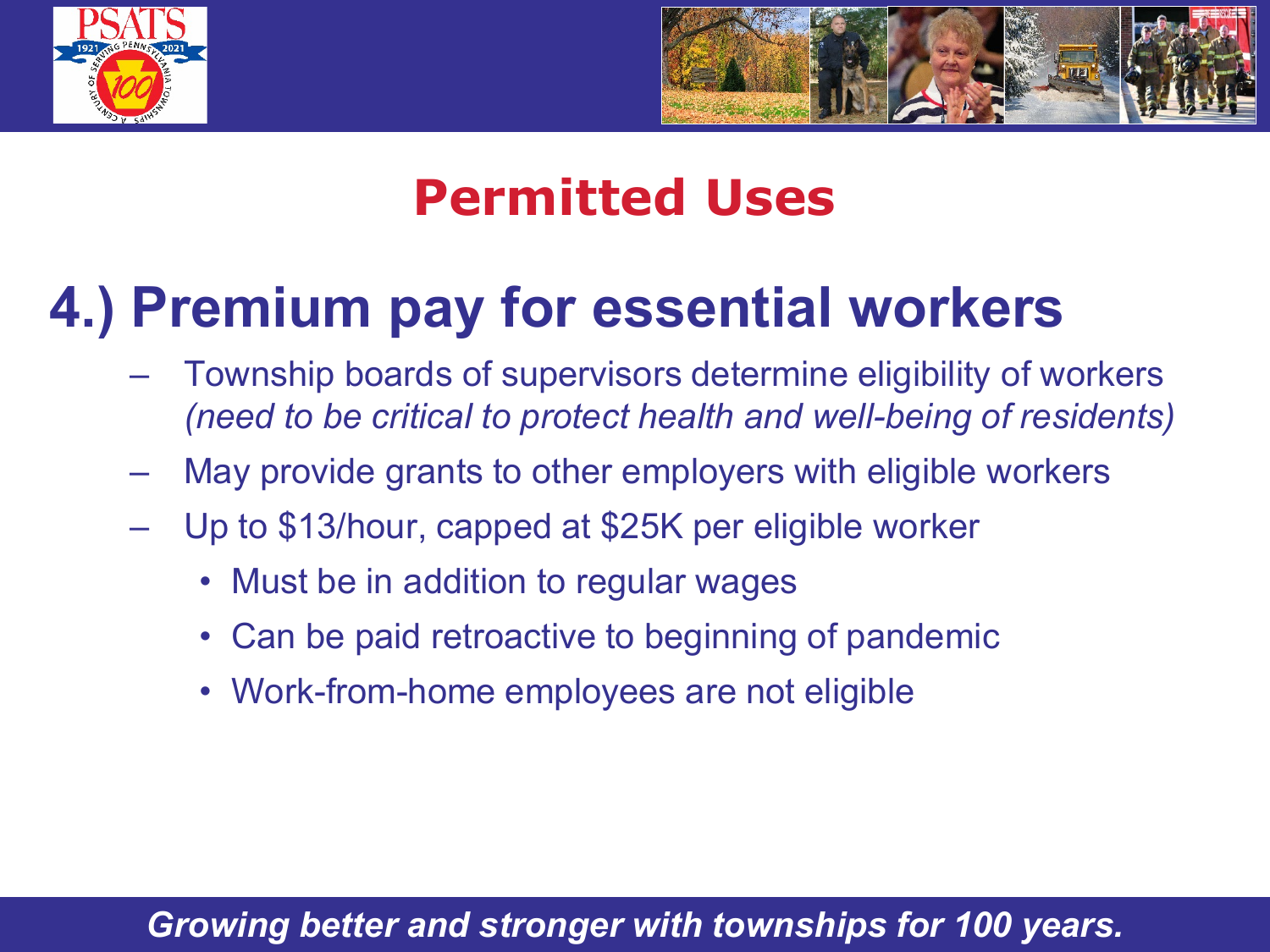



# **4.) Premium pay for essential workers**

- Must address heightened risks of being physically present or costs associated with illness
- Should prioritize lower-paid eligible workers
- Premium pay cannot increase total pay above 150% of higher of (1) state's average annual wage for all occupations or (2) county's average annual wage
- Includes payroll contributions to pension funds as part of the premium pay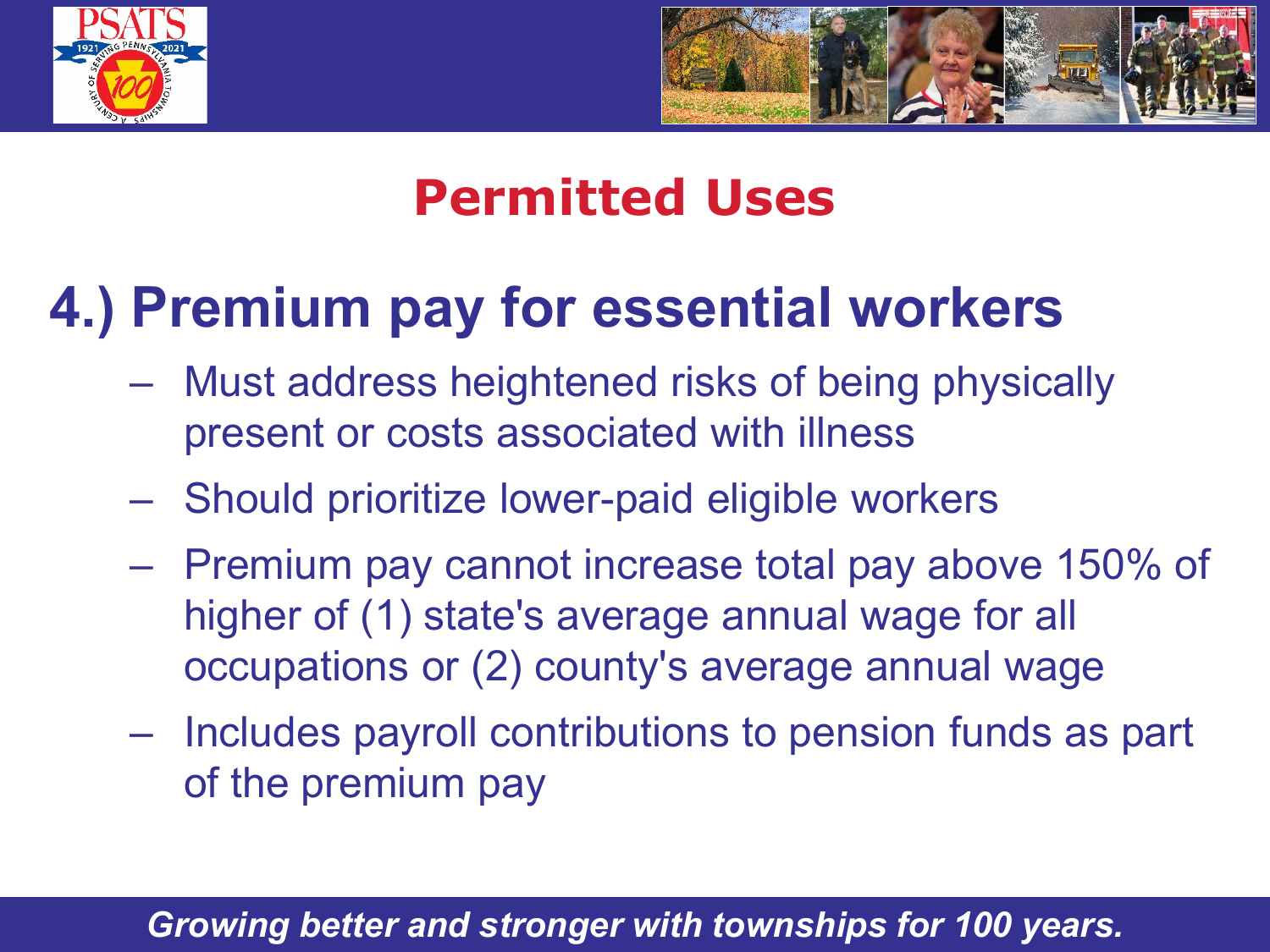



#### **Transfers**

- **May transfer funds to other governmental entities** *(municipal authorities),* **non-profits (***501(c)3 or 501(c)19***), small businesses, etc.**
	- **Third-party uses must comply with recovery funding allowable uses**
	- **Responsibility still on recipient to ensure this compliance**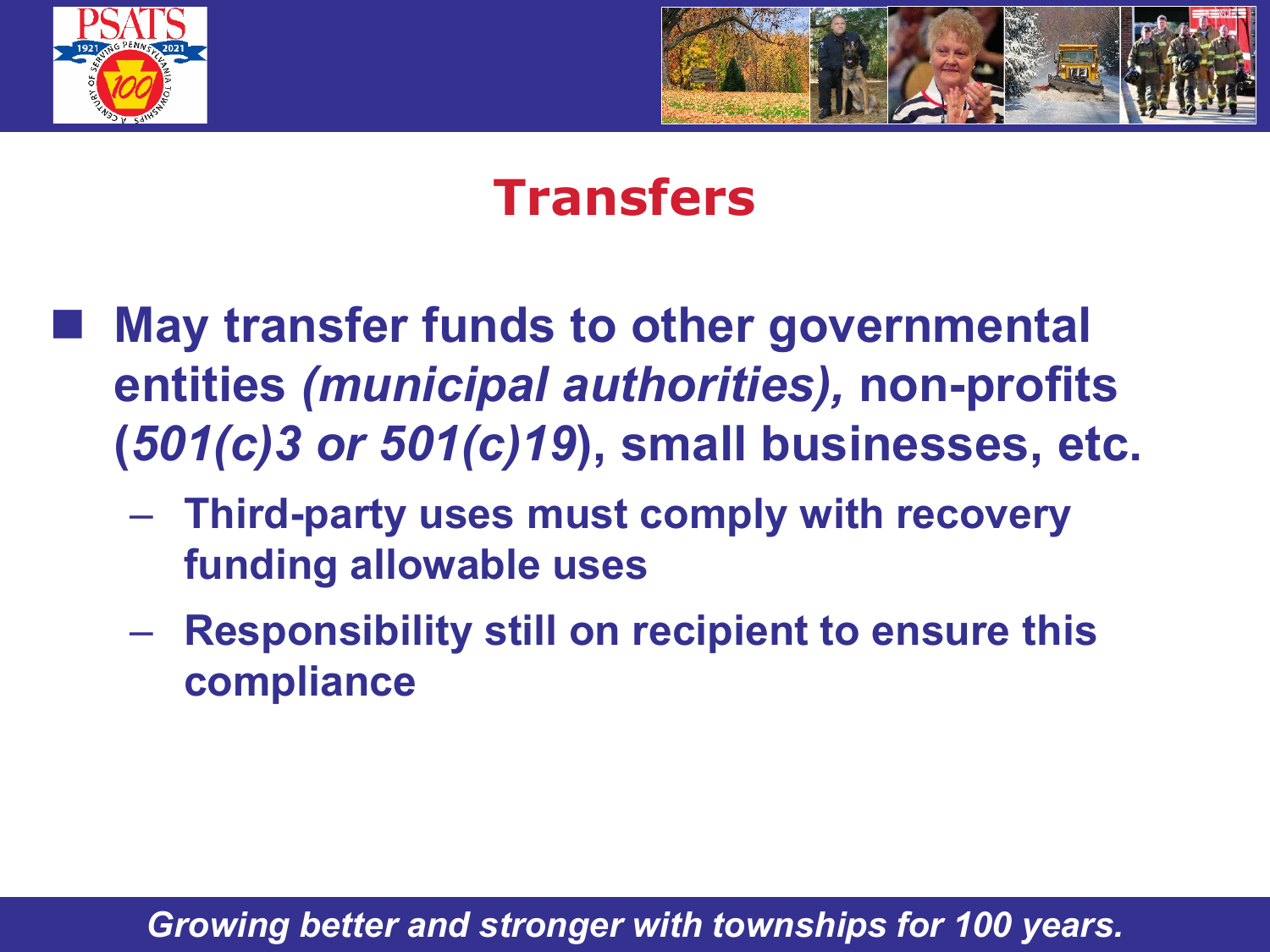



### **Reporting**

- **Entitlement communities (population of less than 250,000 who received under \$10 million in ARP funds)**
- **Non-entitlement units (population under 50,000/NEUs)**
	- **Annual Project and Expenditures Reports**
		- First report due April 30, 2022
		- Covers March 3, 2021 to March 31, 2022
		- Future annual reports will cover one calendar year and must be submitted by April 30 each year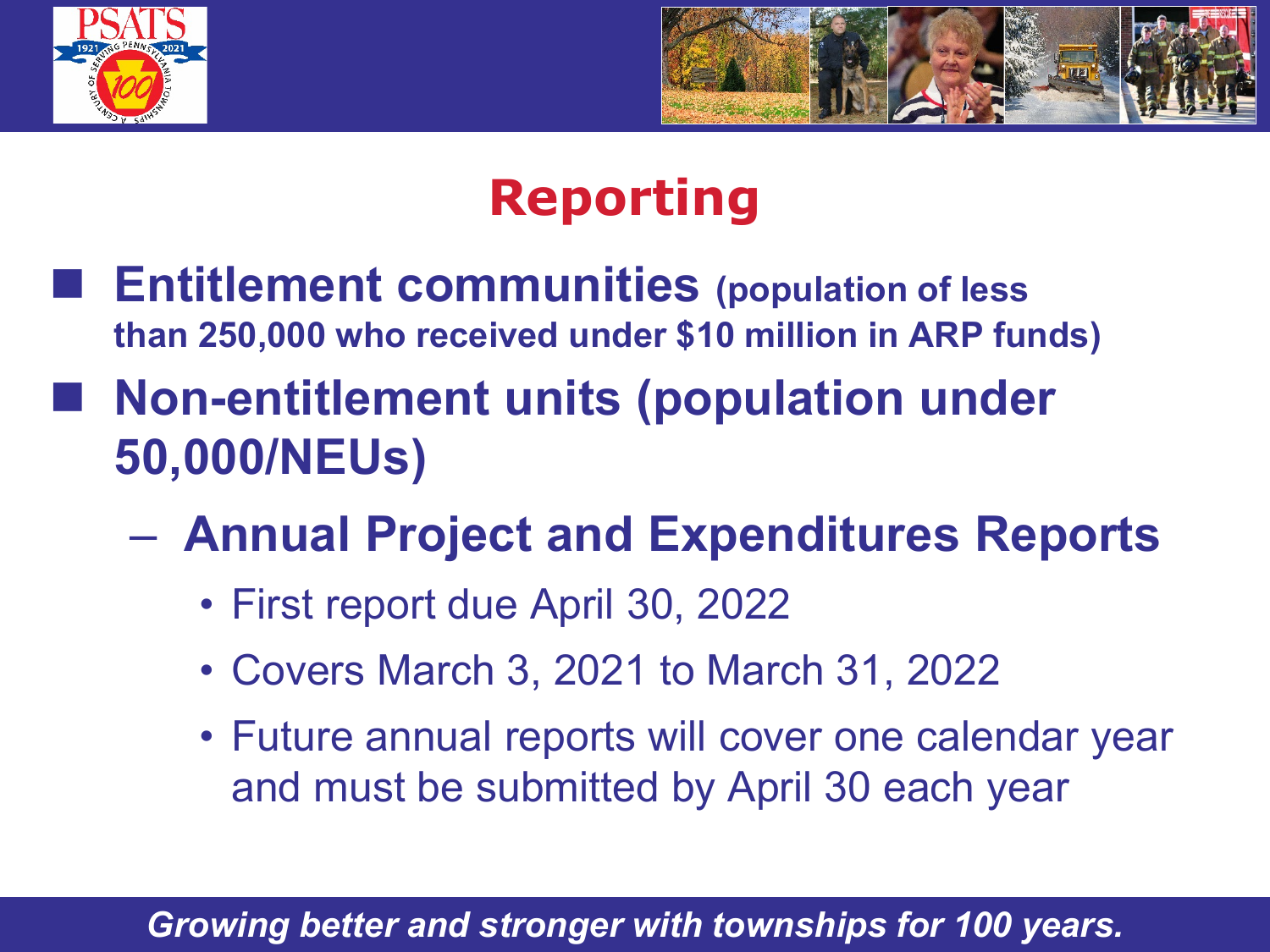



### **Reporting**

#### **Treasury Portal**

#### – **Can now access through login.gov or id.me**

- Cannot complete project and expenditure report yet, but can set up account
- Issues? Email [covidreliefitsupport@treasury.gov](mailto:covidreliefitsupport@treasury.gov)

#### – **Project and Expenditure User Guide**

- Outlines how to access your account, upload documents, and enter information on projects and expenditures
- Frequently Asked Questions about records, reporting, and compliance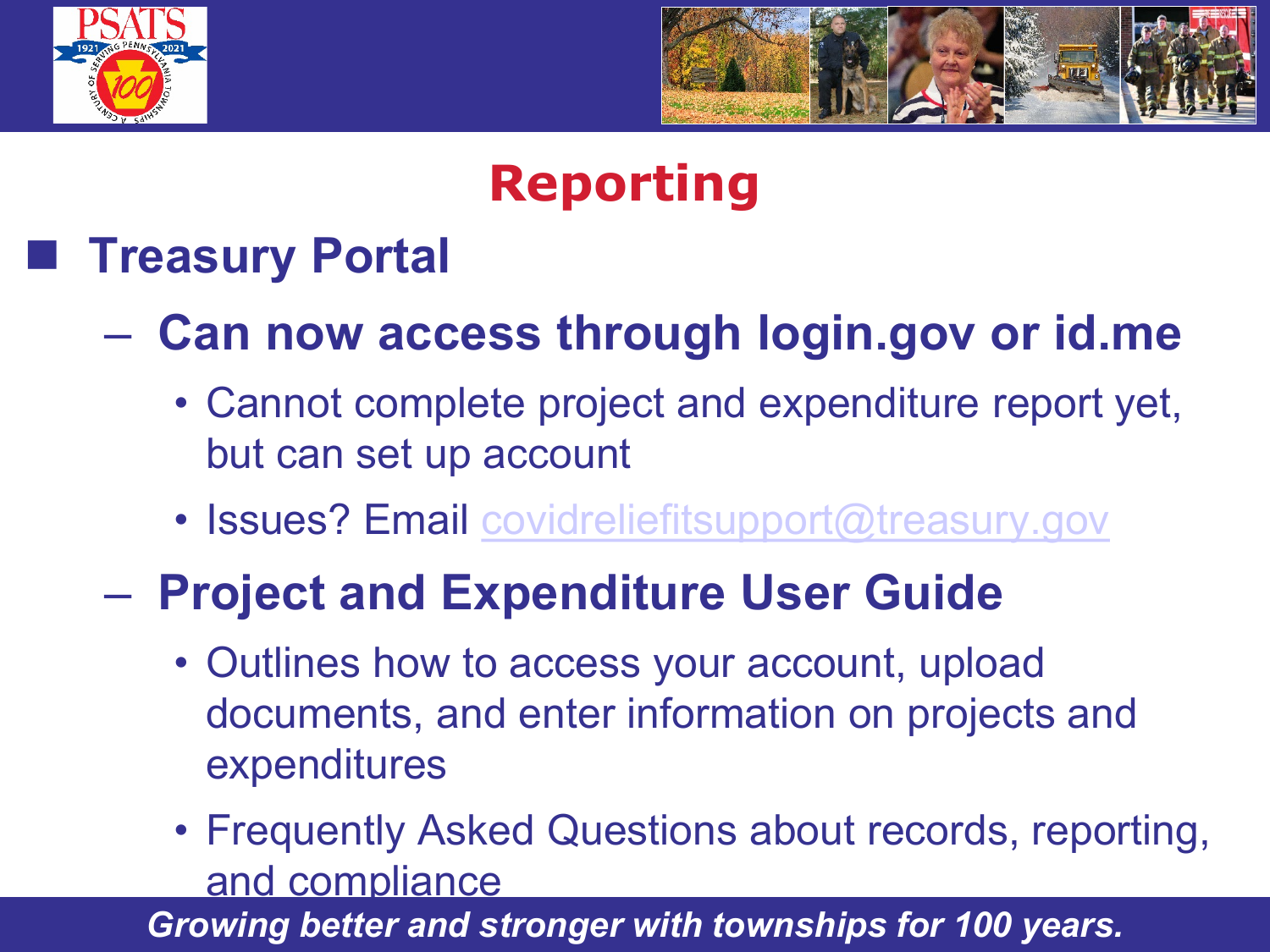



#### *PSATS Resources*

- **PSATS Morning News**: make sure that PSATS has your email address!
- American Rescue Plan Page at psats.org
- **PSATS Member Discussion Groups**
- PSATS Fact Sheets: More coming soon!
- Town Hall Available On-Demand